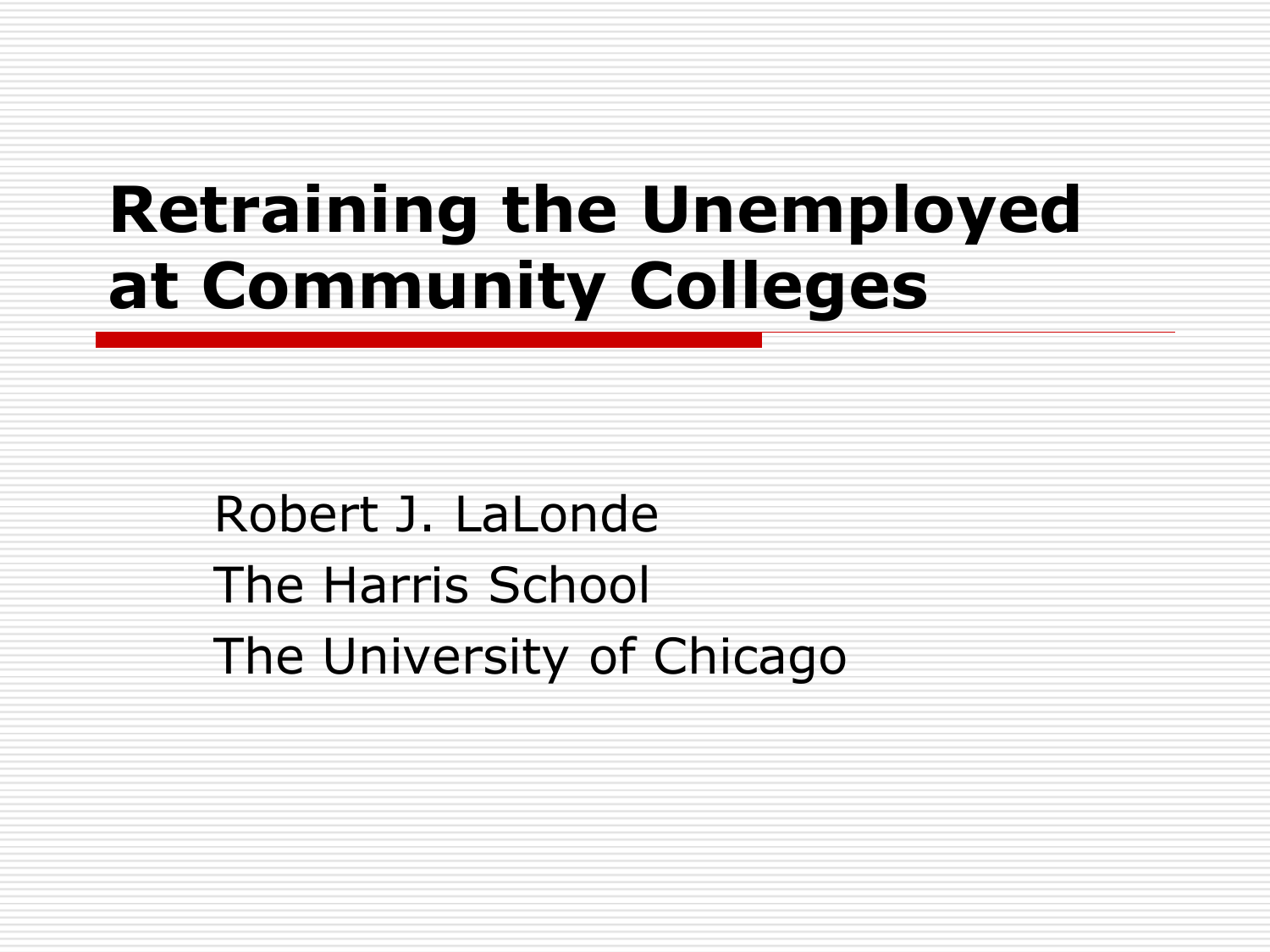# **Conclusions**

- □ Community Colleges generate "normal" returns.
	- Not necessary to acquire a credential.
	- **Limited evidence: older displaced workers can benefit.**
- $\Box$  Lots of heterogeneity by courses, skills, and gender.
	- **Unskilled likely cannot benefit.**
- $\Box$  Participation patterns are consistent with these "impacts."
- $\Box$  Impact of on earnings losses are small.
- Consider "serious" wage insurance for older workers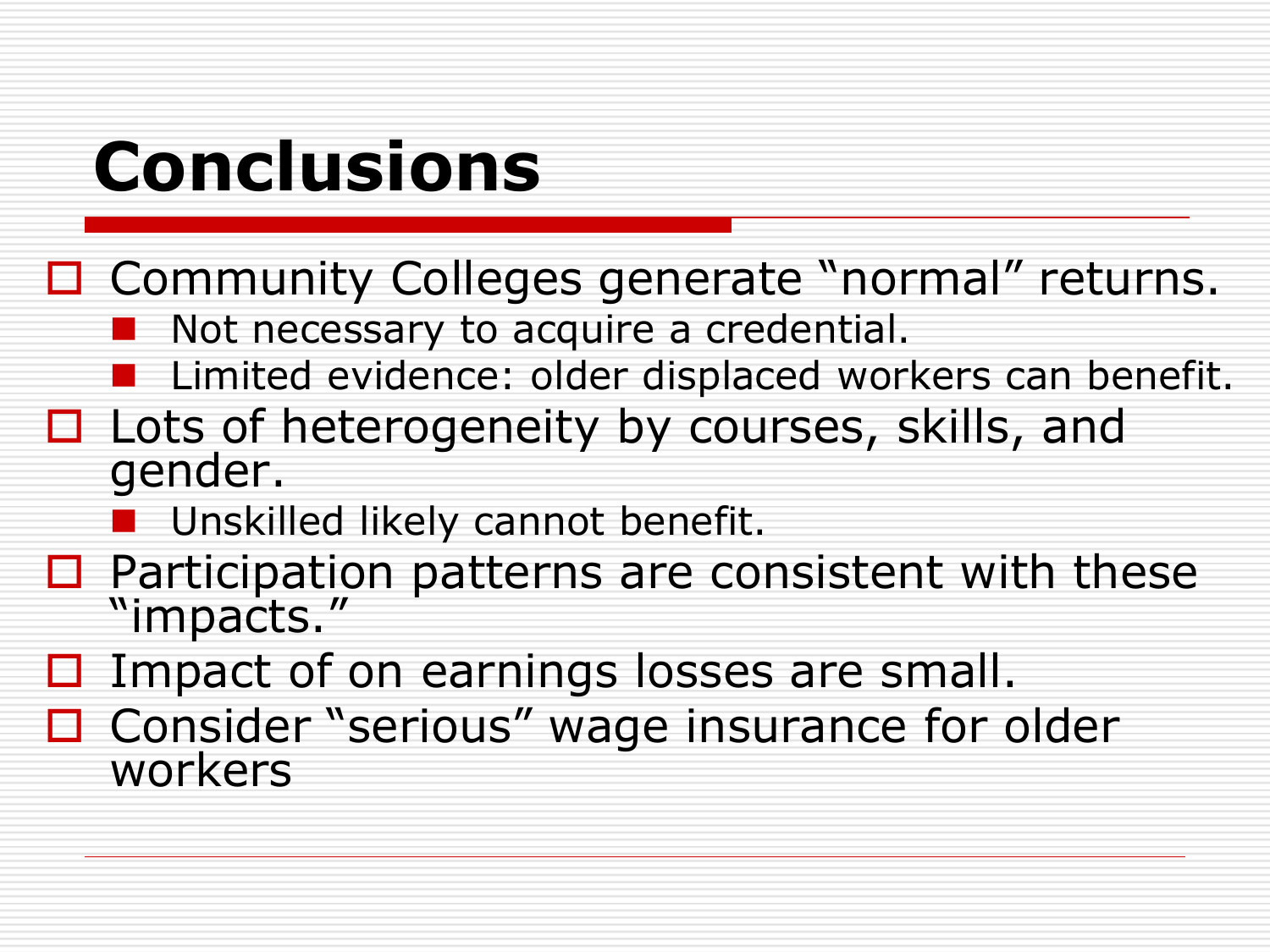# **Retraining the Workforce**

- **□** Will retraining help reduce high unemployment?
- □ Can training off set displaced workers earnings loses?
- $\Box$  Does it work?
- Who benefits?

 $\Box$  How much "investment" is required?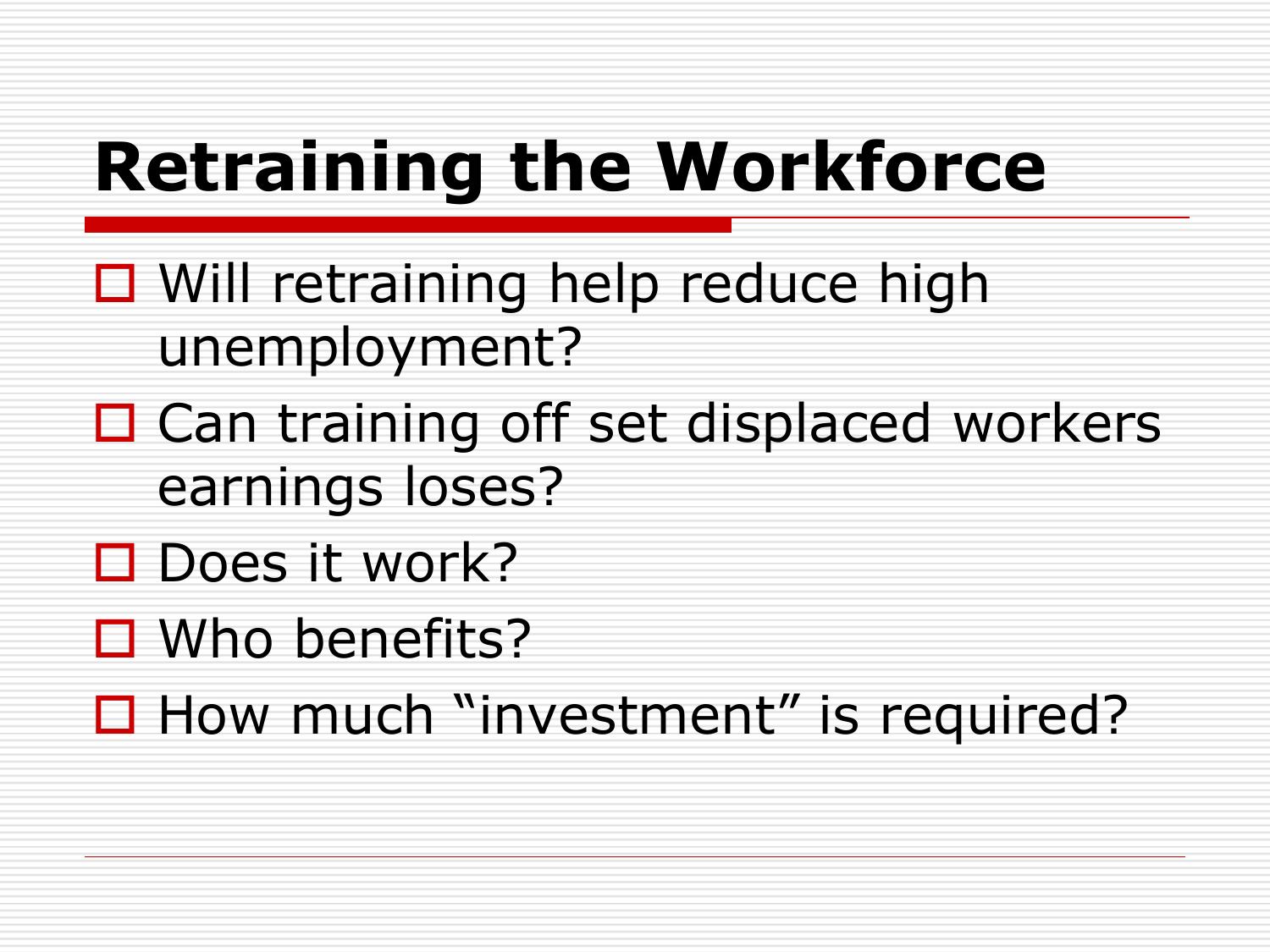## **Who Are the Unemployed?**

**Unemployment Rates in April 2008 & August 2009 (For Civilian Labor Force 25 and Over)**

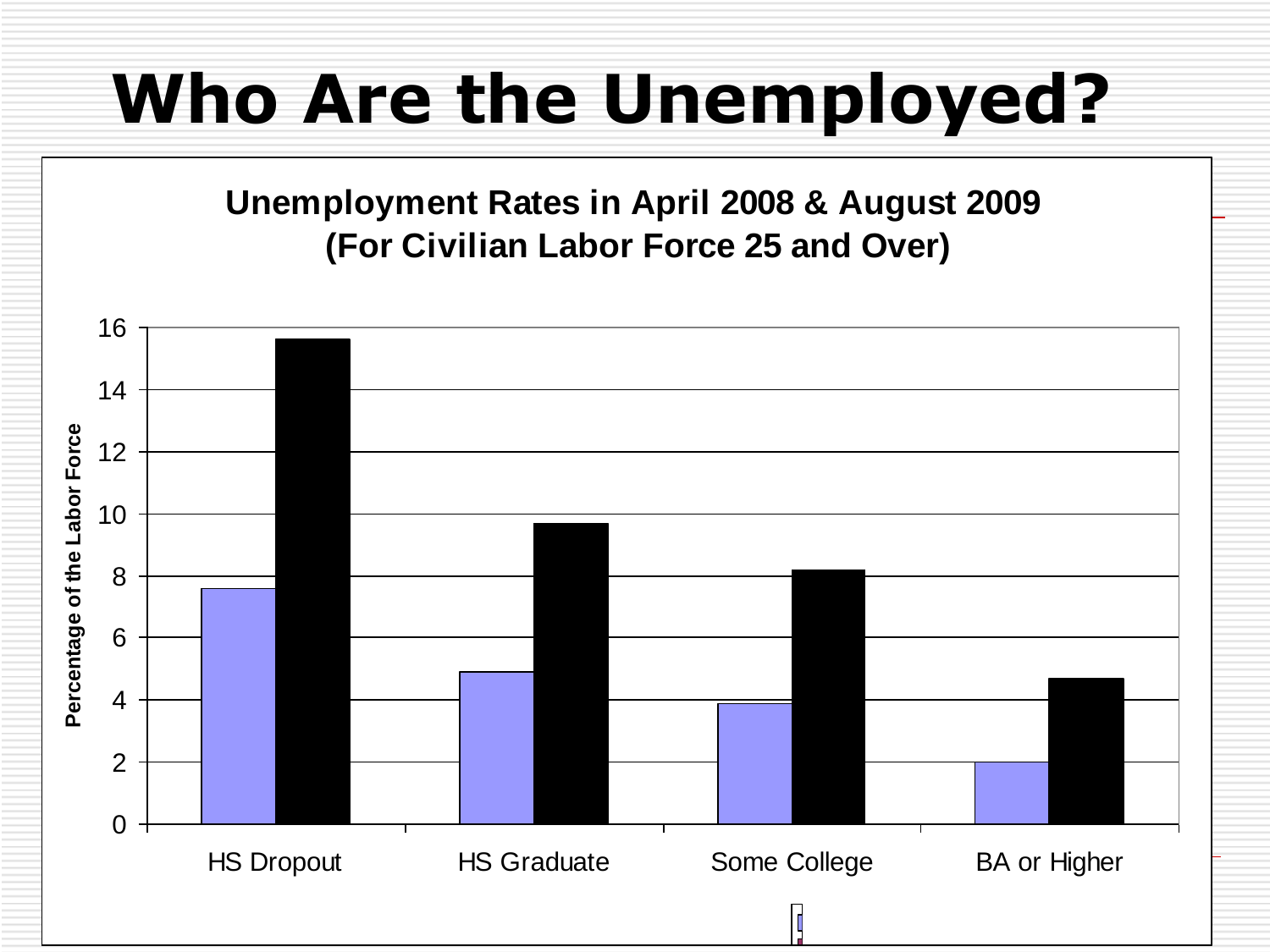# **Who Gets Training?**

- $\square$  Private sector training goes disproportionately to the highly skilled.
- □ Community college "retraining" goes disproportionately to those with at least some prior college education.
- $\Box$  Women get more CC retraining than men.
	- **Take different kinds of courses.**
- $\Box$  Participation declines with age.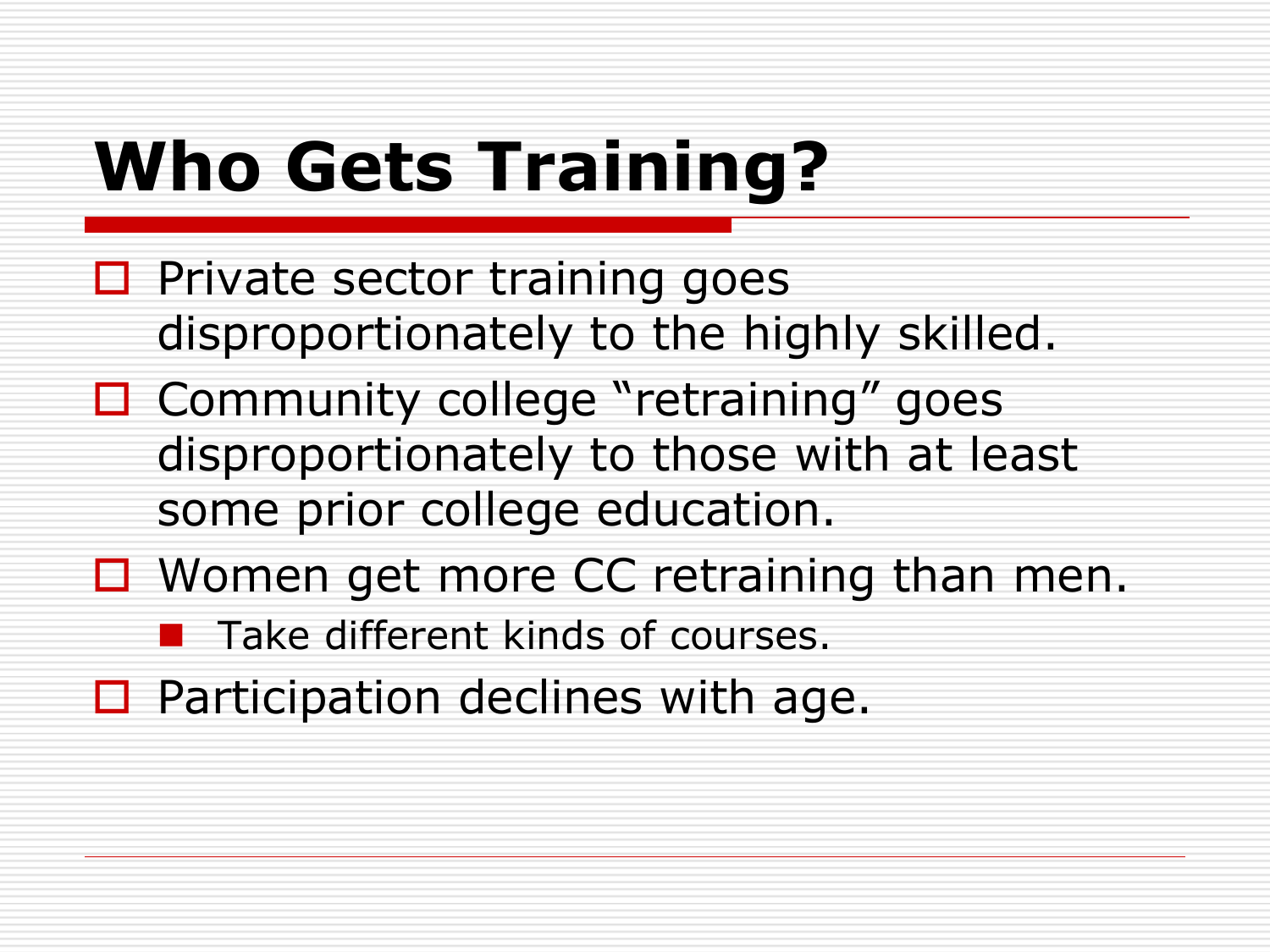| a marat a c |  |
|-------------|--|
|-------------|--|

B. Participation Rates and Community College Credits Completed by Displaced Workers (credits accumulated in Washington State community colleges by workers displaced between fall 1989 and 1995)

|                   |          |      |                                                            | Number of Completed<br>Community College Credits (Fraction) |     |                        |     |     |         |
|-------------------|----------|------|------------------------------------------------------------|-------------------------------------------------------------|-----|------------------------|-----|-----|---------|
| All Credits:      |          |      | Rate <sup>4</sup> Mean <sup>4</sup> Std. Dev. <sup>4</sup> | I-5 .                                                       |     | 6-10 11-20 21-40 41-75 |     |     | - 75+   |
| Men under 35      | .168     | 29.5 | 33.3                                                       | 27                                                          | .16 | J6.                    | -15 | .13 |         |
| Men 35 and over   | ,109     | 27.4 | 34.0                                                       | 33                                                          | .16 | ,16                    | ,12 | .11 | .12     |
| Women under 35    | .235     | 27.3 | 32.3                                                       | .32                                                         | .17 | Лő                     | .14 | ,12 | ,12     |
| Women 35 and over | $.172\,$ | 23.5 | 30.8                                                       | ,89                                                         | .16 | $\frac{14}{2}$         | .11 | .10 | $.10\,$ |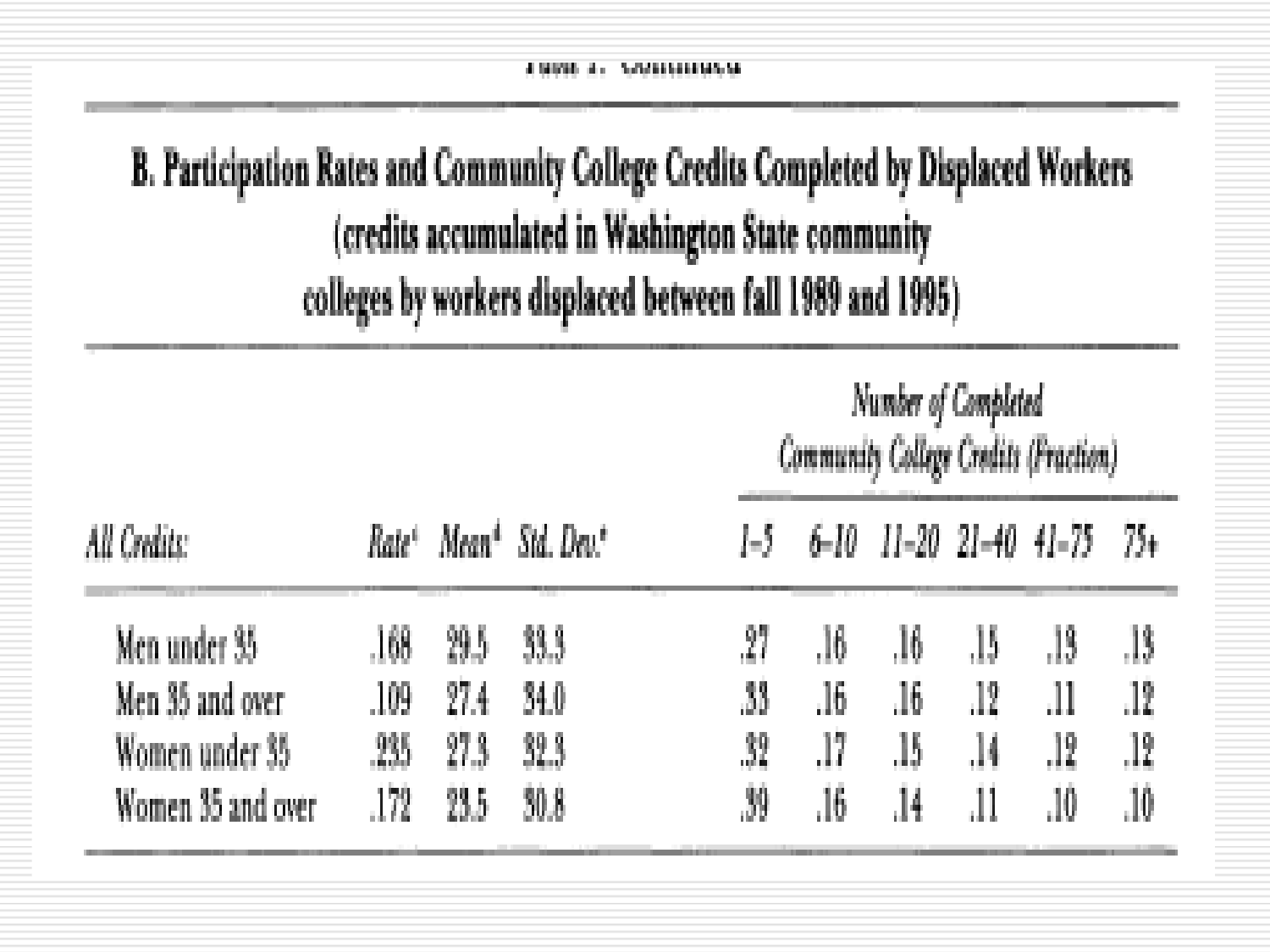#### **Long-term Impact on Quarterly Earnings Per C.C. Credit**

| Gender/<br><b>Age Group</b> | All Courses | Group 1<br>Courses | Group 2<br><b>Courses</b> |
|-----------------------------|-------------|--------------------|---------------------------|
| Males $<$ 35                | \$9.10      | \$12.10            | \$5.80                    |
| Males $> 35$                | \$8.90      | \$12.40            | \$4.20                    |
| Females ><br>35             | \$12.10     | \$23.70            | \$5.50                    |
| Females $\lt$<br>35         | \$9.60      | \$18.50            | \$4.30                    |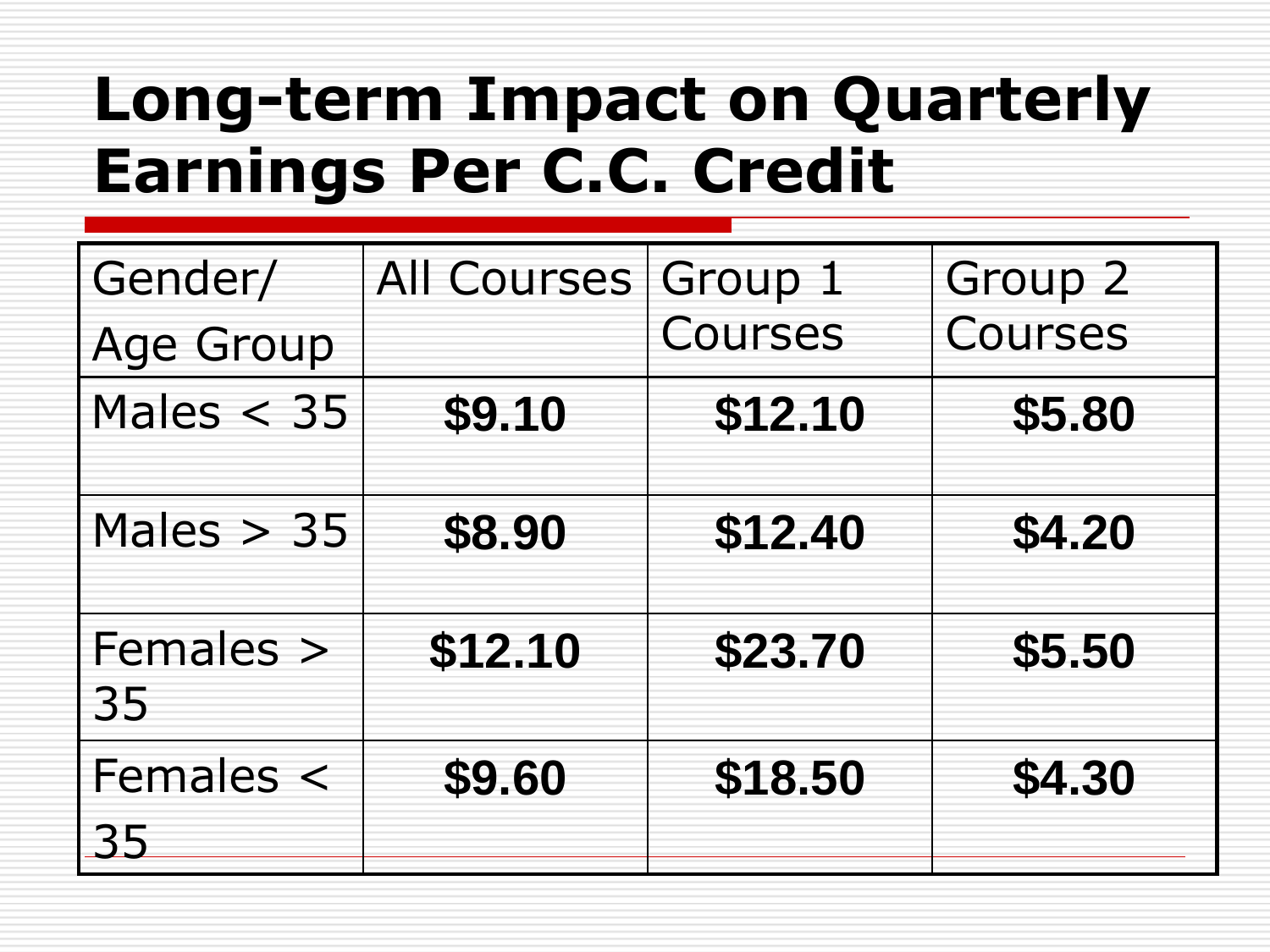### **Estimated Percentage Impact of 1 Year of Courses on Earnings**

| Gender/           | All     | Group 1 | Group 2 |
|-------------------|---------|---------|---------|
| <b>Age Group</b>  | Courses | Courses | Courses |
| Males $\lt$<br>35 | 7.7%    | 10.2%   | 4.9%    |
| Males ><br>35     | 5.5%    | 7.8%    | 2.6%    |
| Females ><br>35   | 12.9%   | 25.3%   | 5.8%    |
| Females $\lt$     | 8.7%    | 16.9%   | 3.9%    |
| 35                |         |         |         |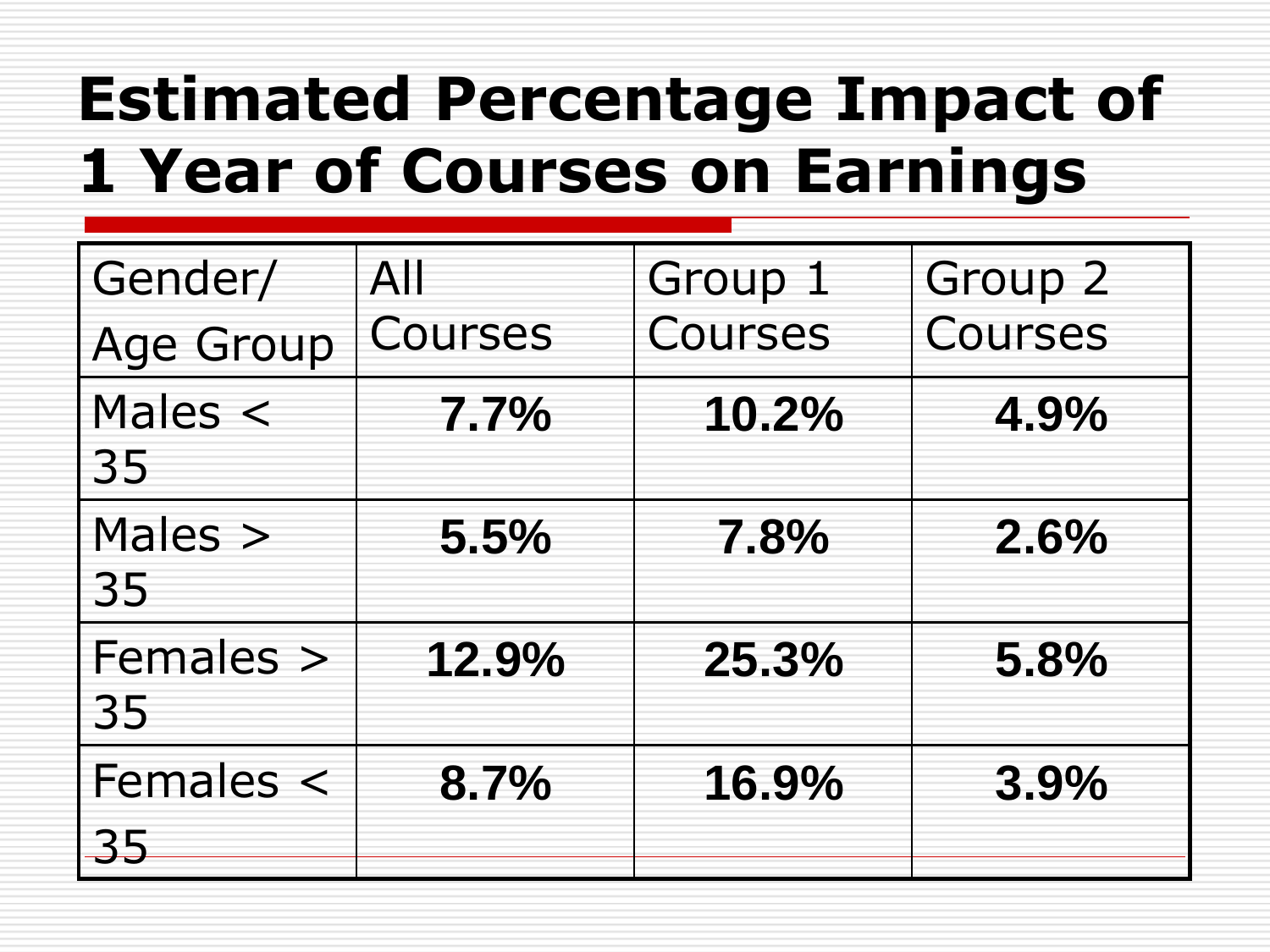## **Have Not Included Networking Effects of Community College**

- "Just Showing Up" Effects.
- □ Washington State Estimates Per Quarter:
	- **Males < 35: \$109**
	- **Males > 35: \$148**
	- Females  $<$  35: -\$76
	- Females  $> 35: $72$
- $\square$  Imprecise estimates
- $\Box$  Might add 2.5% points to SRI for men.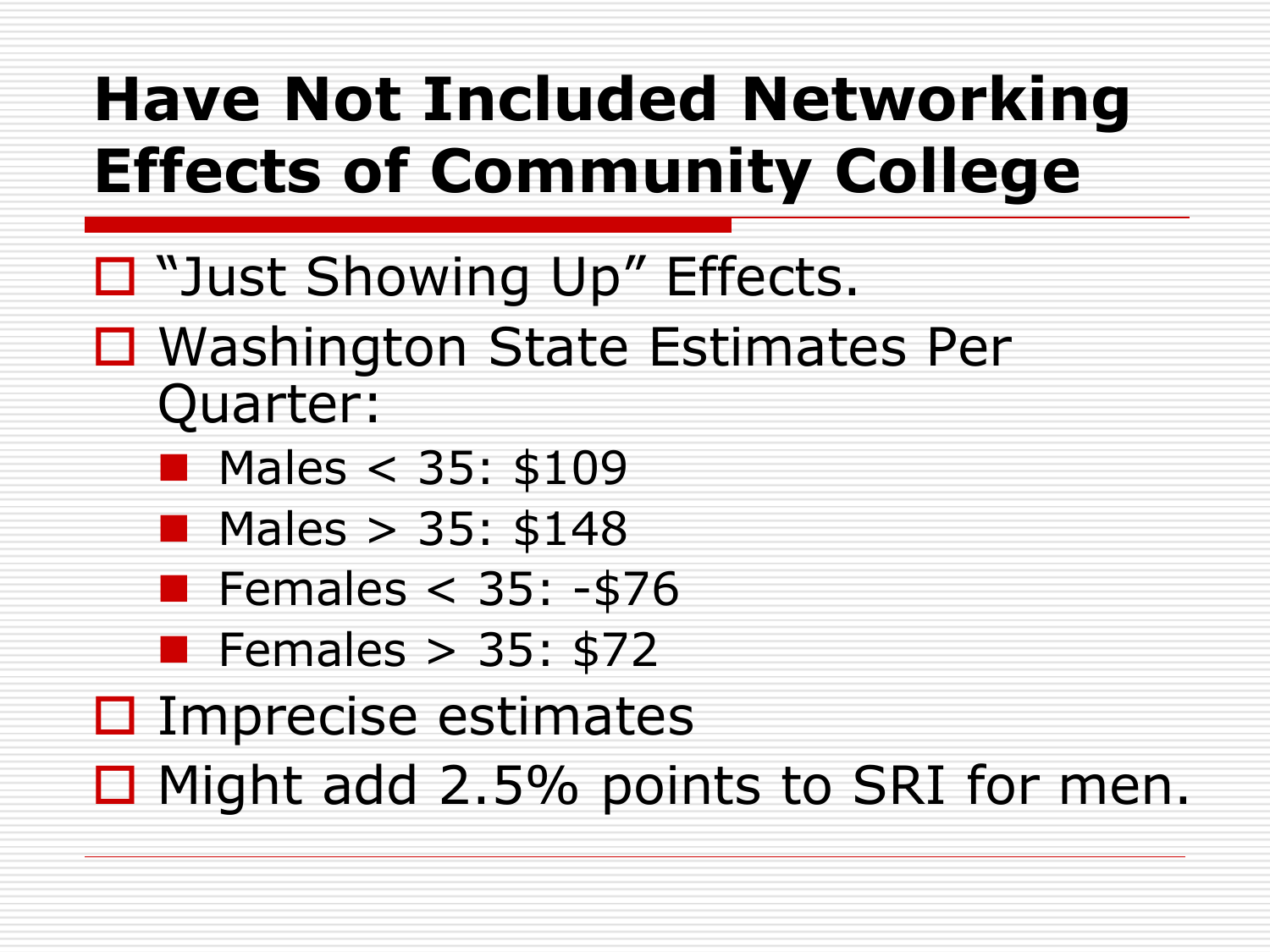#### **How Much Investment is Needed?**

#### □ Unskilled ?

- Not clear what to do with this group.
- 40 years of evaluation ...
- Supported Work/Public Employment?
- □ Some college education or more:
	- **B** 3 years full-time will off set losses.
	- $Cost = direct + indirect \sim $100,000$ .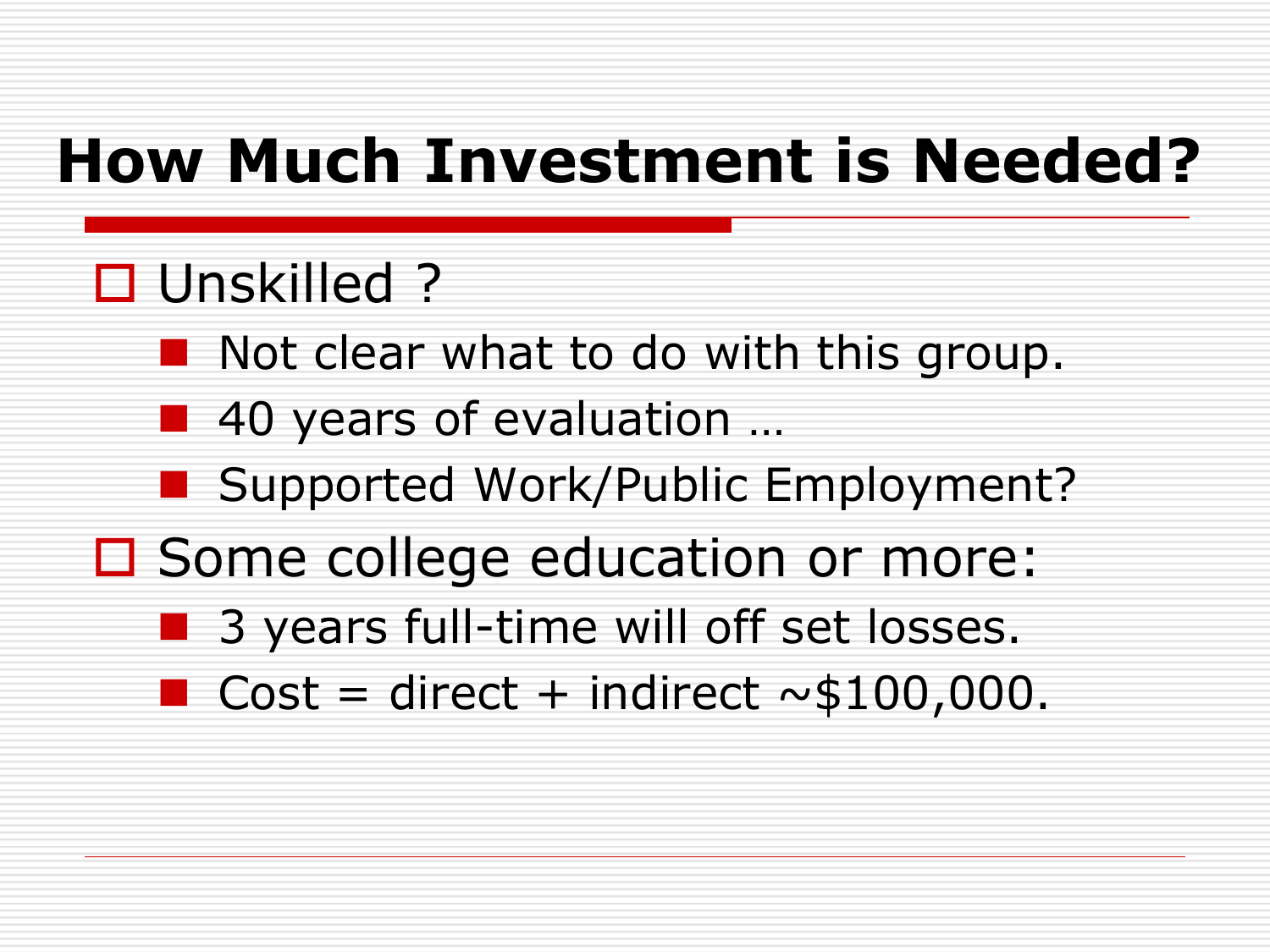# **More Research is Needed**

- $\Box$  Little is known about retraining decisions and benefits of retraining for adults.
- $\Box$  Substantial heterogeneity in effects.
	- **By prior skills.**
	- **By types of courses.**
	- **By labor market**
- $\Box$  Networking effects of community college
- □ Administrative data exists.